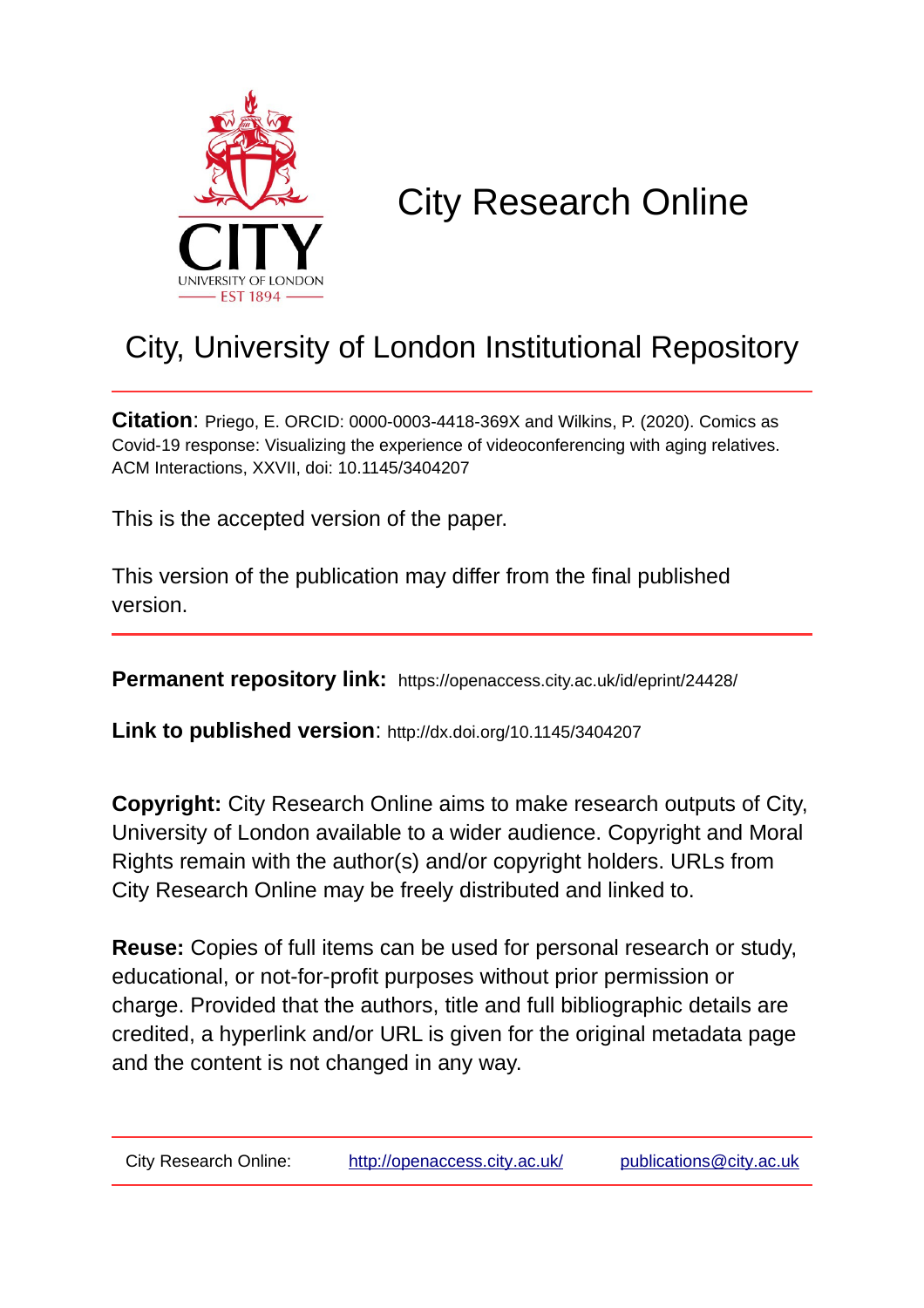### **Comics as Covid-19 response: Visualizing the experience of videoconferencing with aging relatives**

**Authors:** Ernesto Priego\* and Peter Wilkins\*\* \*Centre for Human-Computer Interaction Design, City, University of London, Ernesto.Priego.1@city.ac.uk \*\*Douglas College, Canada

**Published at ACM** *Interactions***:** Friday, June 12, 2020, available at [https://interactions.acm.org/blog/view/comics-as-covid-19-response-visualizing-the](https://interactions.acm.org/blog/view/comics-as-covid-19-response-visualizing-the-experience-of-videoconferencing)[experience-of-videoconferencing](https://interactions.acm.org/blog/view/comics-as-covid-19-response-visualizing-the-experience-of-videoconferencing) 

Copyright is held by the owner/author(s). Publication rights licensed to ACM. <https://doi.org/10.1145/3404207>

#### **Abstract**

This article and accompanying comic strip/poster explore the narrative research affordances of comics in response to the COVID-19 pandemic. We explore the concept of empathy from a self-conscious auto-ethnographic perspective, producing a co-designed one-page comic out of the experience. The comic depicts two middle-aged brothers in conversation with their mother and father on FaceTime. After initial confusion and mild struggle with the technology, the parents adjust to the communication situation and begin to enjoy communicating with their sons, who make light of the situation. The aim of the comic is to persuade readers that it is better to struggle with and accommodate to technology than to risk visiting elderly relatives who are particularly susceptible to COVID 19. Meanwhile, the reflection on the comic discusses the thought processes and materials that went into creating it and implications of those.

#### **Keywords**

Comics; Co-design; COVID19; Graphic Medicine; Interaction Design

In the period between March and May 2020, we have been working on simultaneous projects employing qualitative methods to create comics in response to the Covid-19 pandemic. We have been motivated and inspired by disability and feminist scholarship, taking on board evidence-based warnings about the dangers of well-meaning but counterproductive "empathy building" exercises in design and health interventions [\[1\]](https://interactions.acm.org/blog/view/comics-as-covid-19-response-visualizing-the-experience-of-videoconferencing#Ref1).

Interested in further developing the participatory narrative research affordances of comics, we have rehearsed with autoethnographic methods, reflecting on our own experience during the pandemic. We have operated from the positioning that "the primary ethical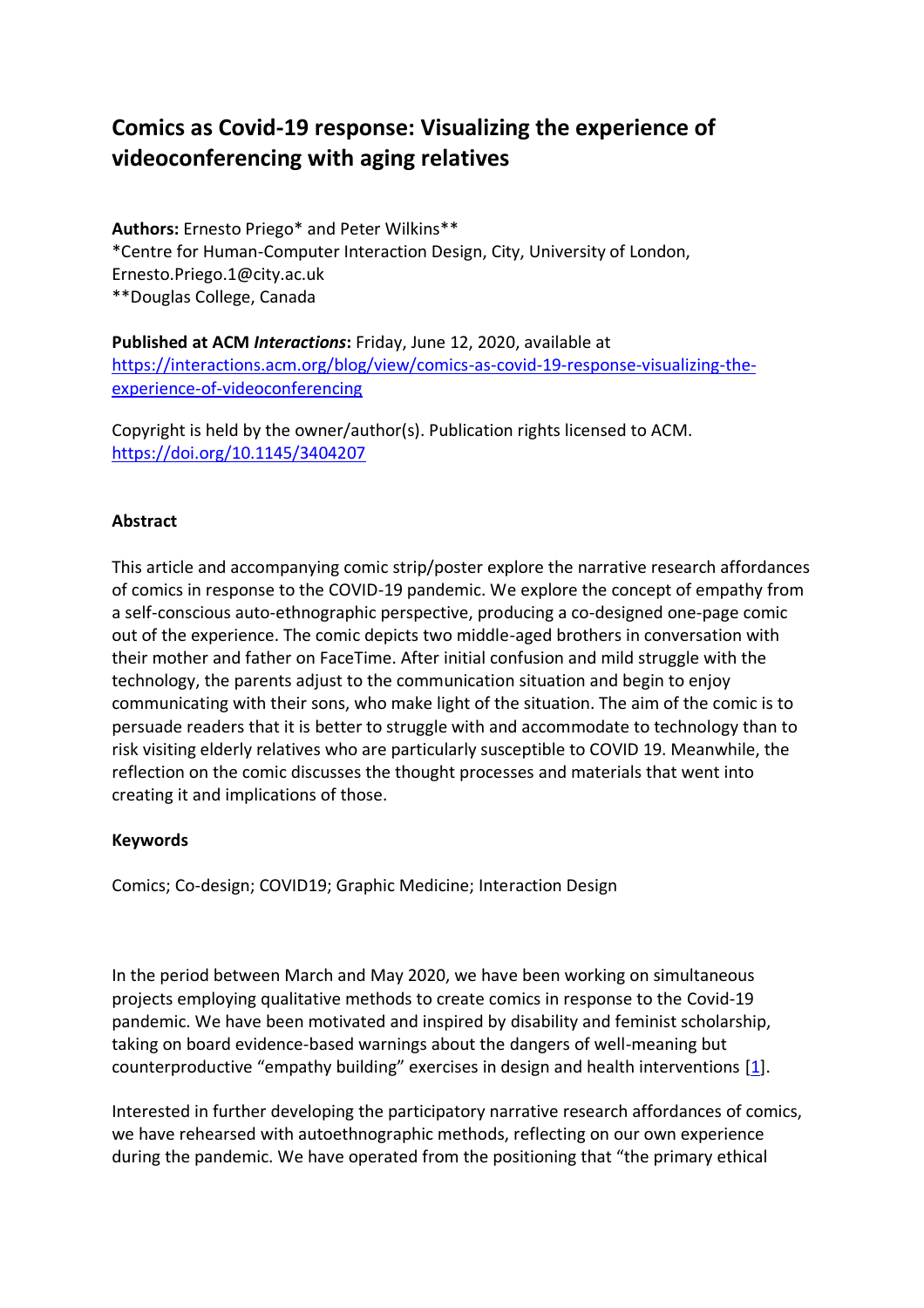standard against which any autoethnography should be evaluated is 'an ethic of accountability"  $[2]$  $[2]$ . This piece hopes to contribute to meeting that principle.

In its "Mental health and psychosocial considerations during the Covid-19 outbreak," the World Health Organization (WHO) advised to "keep in regular contact with loved ones (e.g., via telephone, email, social media or video conference)" [[3\]](https://interactions.acm.org/blog/view/comics-as-covid-19-response-visualizing-the-experience-of-videoconferencing#Ref3). Similar advice regarding contact via videoconference has been issued by several international charities, including [HelpAge International.](https://www.helpage.org/what-we-do/covid19-guidance-and-advice-for-carers-of-older-people-at-home/)

The emotional aspect of comics and comics reading goes beyond the remit of this contribution, but it has been an empirical consideration for us. The WHO has also advised paying "attention to your own needs and feelings" and to "engage in healthy activities that you enjoy and find relaxing"  $[3]$  $[3]$ . The autoethnographic work of making a comic served this purpose too, allowing for the integration of an enjoyable activity (drawing, making comics, sharing them with family and friends) during times that have been indeed stressful for all of us.

It is in this critical context that we brainstormed ways of responding creatively to the Covid-19 pandemic. The common experience of caring for and staying in touch with our own relatives remotely prompted the co-design of the one-page comic shown in Figure 1 [next page].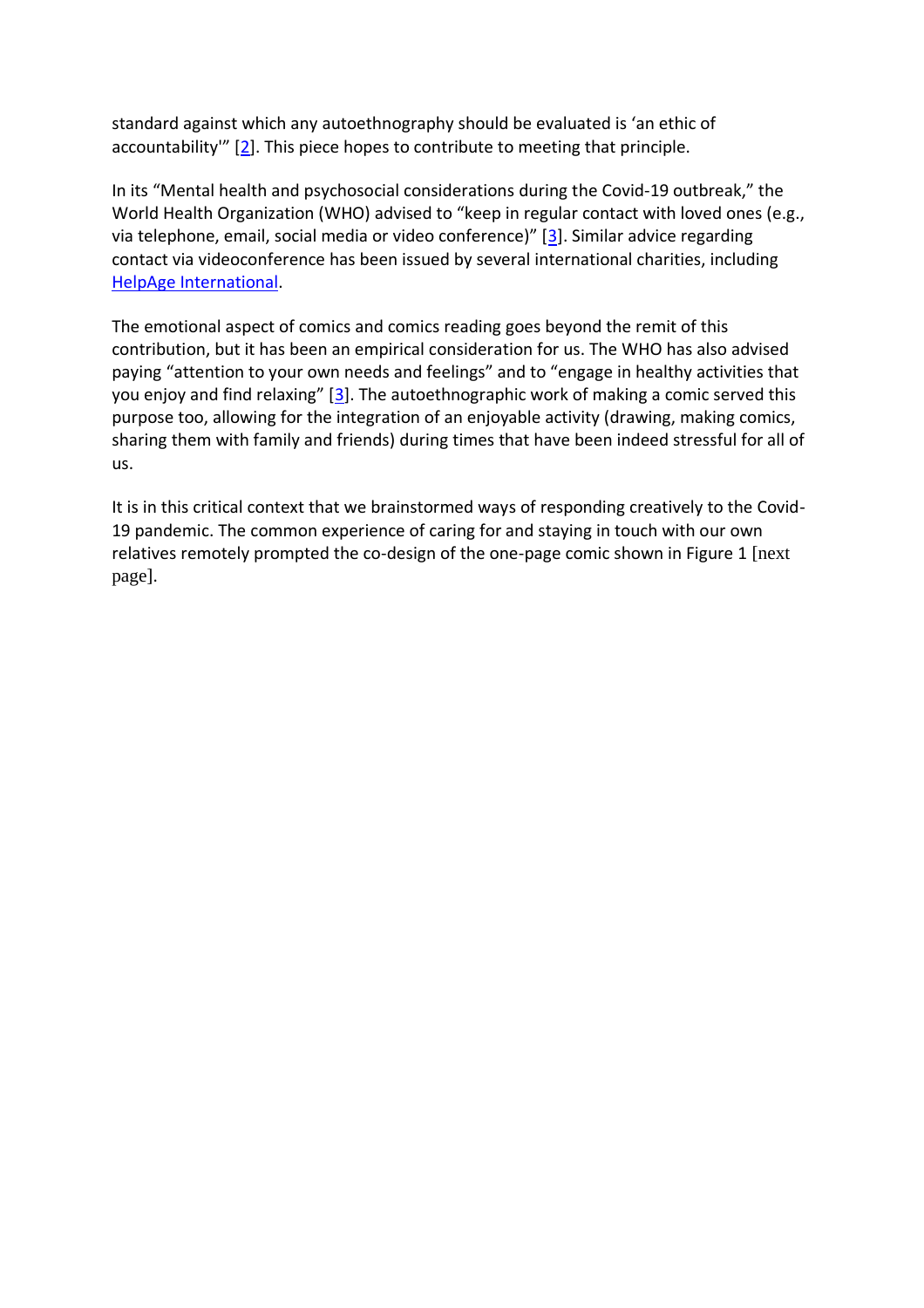

*Figure 1. Art by Peter Wilkins; Editing by Ernesto Priego (2020) CC-BY.* [\[4\]](https://interactions.acm.org/blog/view/comics-as-covid-19-response-visualizing-the-experience-of-videoconferencing#Ref4)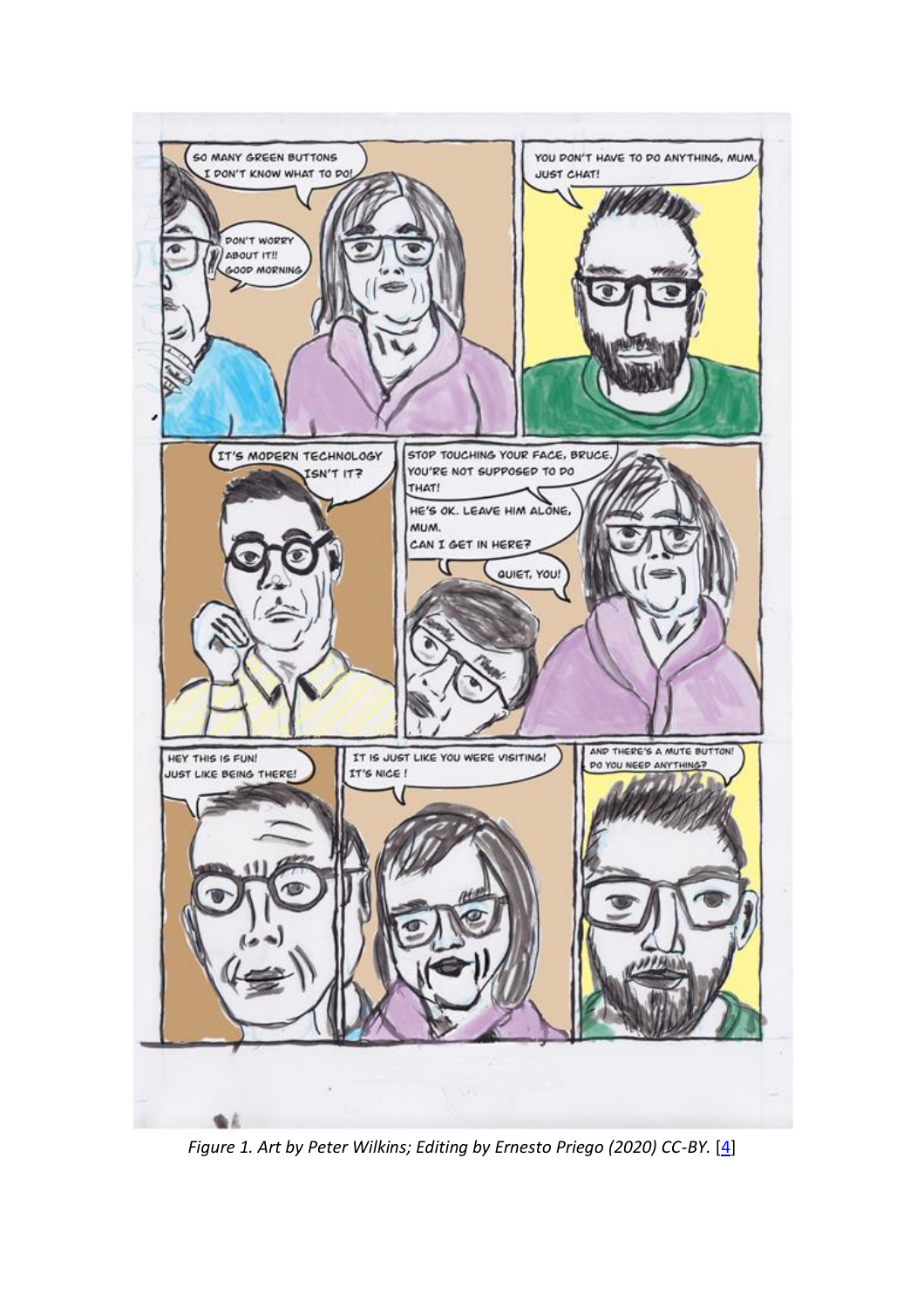#### **Visualizing the family videoconference**

The comic depicts two middle-aged brothers having a FaceTime call with their parents during the lockdown in Vancouver, Canada. One of those brothers is also one of the authors: Peter. His family members gave their express consent to be drawn (and, in one instance, named by first name) in a comic representing a family videoconference call that would feature Peter himself too. As autoethnographic work, the comic is the result of principles of artistic and narrative practice; for example, the representation and naming of living persons follow accepted practice in autobiographical comics [\[5\]](https://interactions.acm.org/blog/view/comics-as-covid-19-response-visualizing-the-experience-of-videoconferencing#Ref5).

The comic highlights an initial discomfort with the technology that gives way to accommodation and enjoyment. The parents are shown having some trouble engaging with the technology, but eventually they get to grips with it and enjoy the meeting with their sons, though the tech keeps reasserting itself. We think the comic can help, through humor, to visualize the idea that videoconferencing platforms can serve effectively as substitutes for physical presence—if not perfectly, at least closely enough to afford satisfaction to all participants.

The characters' foibles assert themselves as they would in physically present encounters, while the technology affords new venues for these foibles: the mother's anxiety over the buttons, the father's attempts to get in the picture. Certain repetitions in the conversation ("stop touching your face") and actions on screen (dad trying to get in the camera view) led to the choice of images and text.

The comic was created through a combination of manual and digital methods, employing traditional analog drawing tools and ProCreate. It was initially reviewed in rough sketch form, then in color, then in a semifinal version. Three iterations followed after formative and summative feedback from the participants represented, and a final version was agreed on by all parties.

It is tempting to flout stay-at-home guidelines to visit parents, but we know that the risks to people over 70 is significant. The comic aims to encourage the use of videoconferencing software to connect with aging parents and relatives, rather than take the risk of physically visiting them during the Covid-19 crisis.

As of April 14, 2020, fatality rates for those over 80 years of age was five times the global average. On May 1, 2020, the United Nations released the Secretary-General's Policy Brief: "The Impact of Covid-19 on Older Persons." It stated that "each of us—states, businesses, international organizations, companies, communities, friends and family—need to step up our effort to support older persons. We must do everything possible to preserve their rights and dignity at all times" [[6\]](https://interactions.acm.org/blog/view/comics-as-covid-19-response-visualizing-the-experience-of-videoconferencing#Ref6). At the time of writing this, the Covid-19 outbreak keeps having a devastating impact on the lives of older persons. It is everyone's responsibility to contribute to their well-being with the means we have at our disposal, however humble they may be.